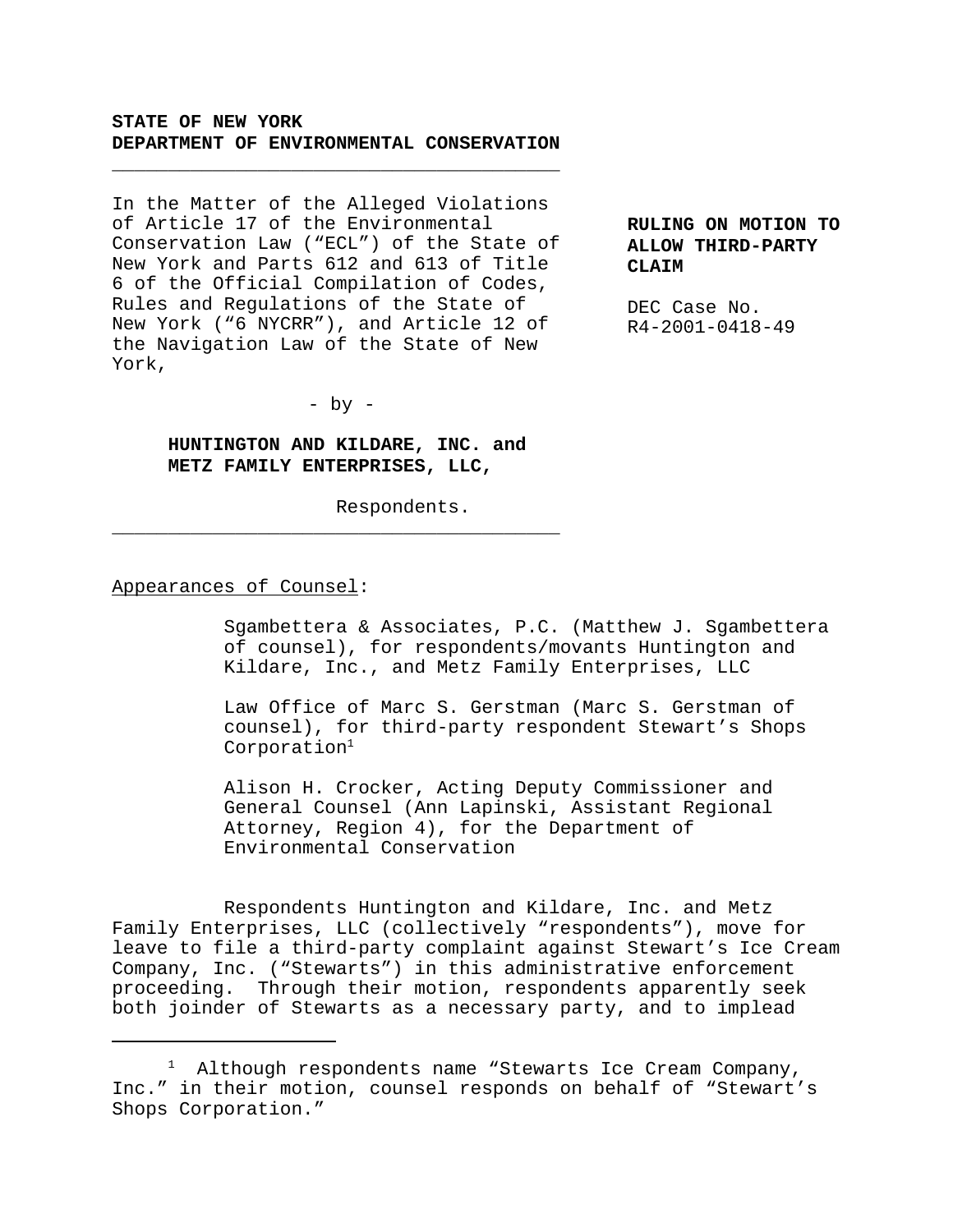Stewarts for contribution or indemnification. For the reasons that follow, respondents' motion is denied.

### Facts and Procedural Background

Staff of the Department of Environmental Conservation ("Department") commenced this administrative enforcement proceeding by service of a notice of hearing and complaint dated November 1, 2005 against respondents Huntington and Kildare, Inc. and Metz Family Enterprises, LLC (collectively "respondents"). Respondents filed an answer dated May 1, 2006, in which they deny the allegations of liability asserted in the complaint, and raise four affirmative defenses.

The underlying factual allegations alleged in the complaint and admitted in the answer are as follows. Respondent Metz Family Enterprises, LLC ("MFE") is the current owner of property located on Route 9G in the Town of Germantown, Columbia County (the "site"). MFE purchased the property on February 27, 2004 from Huntington and Kildare, Inc. ("H&K"). H&K is the former owner of the property and purchased the property from the now defunct Peterson Petroleum Inc. in August 1988. The site is presently being operated as a retail gasoline facility with new petroleum tanks and PBS facility owned by non-party RGLL, Inc.

The complaint also alleges, and respondents admitted, that in December 1986, the Department received a Petroleum Bulk Storage ("PBS") facility registration for the site naming Stewarts as the owner and operator of the PBS tanks at the site.<sup>2</sup> The registration was for three 4,000-gallon underground storage tanks ("USTs") with an unknown installation date. The Department issued a PBS registration to Stewart's for the tanks at the "historical tank location." Stewarts leased the property from Peterson Petroleum, Inc. from approximately 1977 to 1988.

The complaint further alleges that the USTs are the source, in part, of petroleum contamination on an adjacent property known as the Boice property. Accordingly, staff alleges four causes of action against respondents. In its first cause of

 $2$  The complaint also alleges that in January 2005, Stewarts informed the Department that it was not the owner of the tanks but, rather, the operator, and that the December 1986 submissions were incorrect in this regard (see Complaint,  $\P$  16). Respondents state they are without information and belief sufficient to form a belief as to the truth of the allegations contained in paragraph 16 of the complaint (see Answer,  $\P$  16).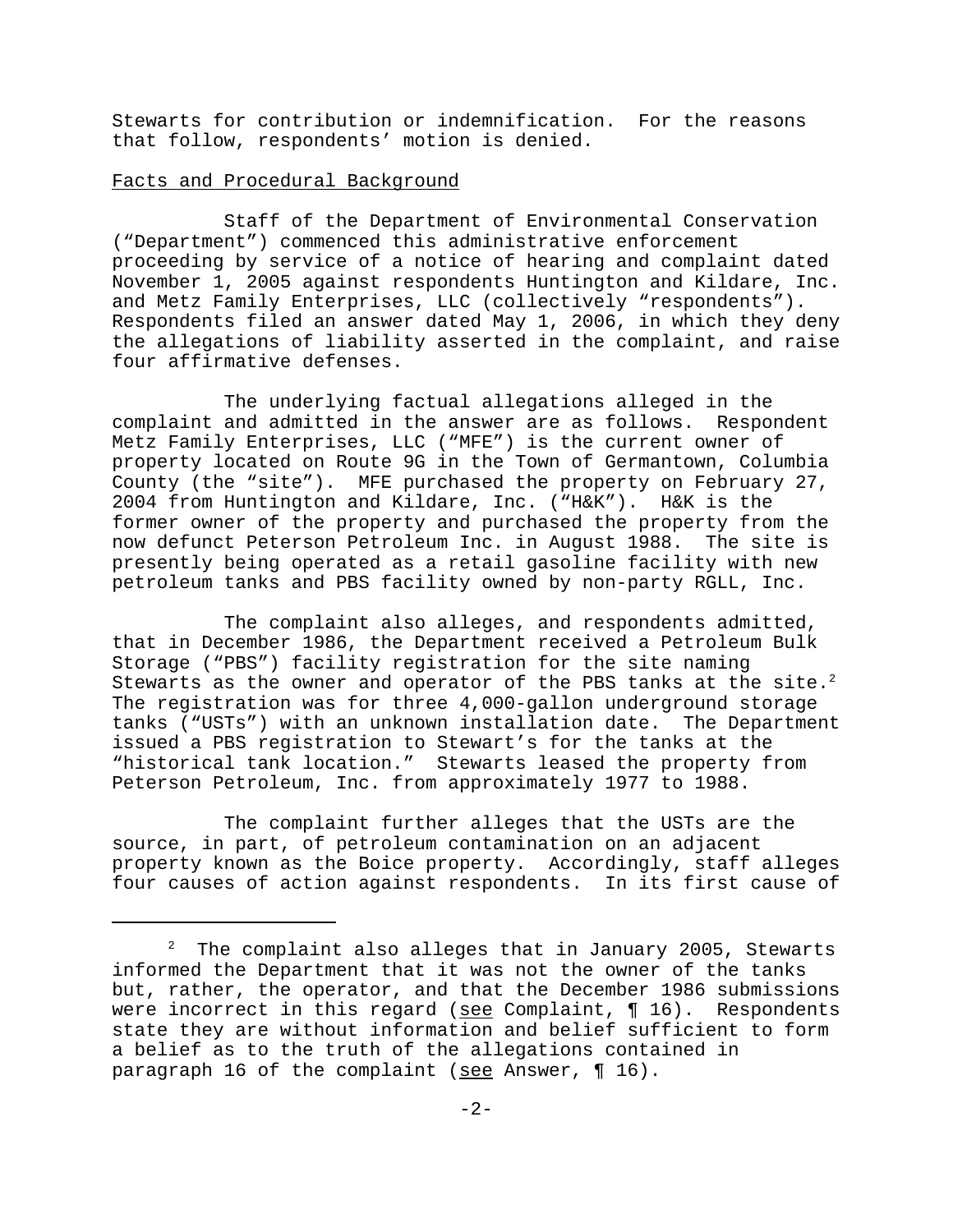action, staff alleges that pursuant to Navigation Law § 173, H&K is responsible for the discharge of petroleum at its site since the Department notified it of petroleum contamination at the site on August 4, 1998, and that H&K violated Navigation Law § 173 by failing to immediately contain the discharge of petroleum on each day since August 4, 1998. With respect to MFE, staff alleges that MFE is responsible for the discharge of petroleum since its purchase of the property on February 27, 2004, and that MFE violated Navigation Law § 173 by failing to immediately contain the discharge each day since February 27, 2004.

In its second cause of action, staff alleges that respondents violated the Navigation Law § 176 prohibition against petroleum discharges on every day since their respective purchases of the property. In its third cause of action, staff makes similar allegations concerning respondents' violations of ECL 17-0501, and 6 NYCRR 703.5 since August 4, 1998 and during their respective periods of ownership. In its fourth cause of action, staff alleges that respondents violated regulations governing the temporary closure of PBS tanks, since April 30, 2001 for H&K, and since March 27, 2004 for MFE (see 6 NYCRR 613.9[a]).

As a consequence of the violations alleged, staff seeks various items of relief including, among other items, the imposition of a fine and the closure of the three USTs. Staff also seeks the conduct of an environmental assessment, additional subsurface investigation, if the necessity of such investigation is demonstrated by the environmental assessment, and the implementation of any required site remediation.

Simultaneous with the filing of their answer, respondents filed a motion to allow a third-party complaint against Stewarts. Respondents allege that at the time of the accrual of the allegations presented in the Department's complaint, Stewarts was the operator of the gas station at the site, and was the registered owner and operator of the PBS facility. Respondents further allege that all wrongdoing in this matter, if any, was "perpetrated by Stewarts prior to the Respondents acquisition of the property." Respondents assert that Stewarts is a necessary party to this proceeding "so that any wrongdoing, if any, may be attributed to the proper party." Respondents also rely on CPLR 1007 as the basis for a third-party claim against Stewarts in this proceeding. Accordingly, respondents request that Stewarts be brought into this matter, and that the Administrative Law Judge ("ALJ") provide direction as to the proper form of the third-party complaint.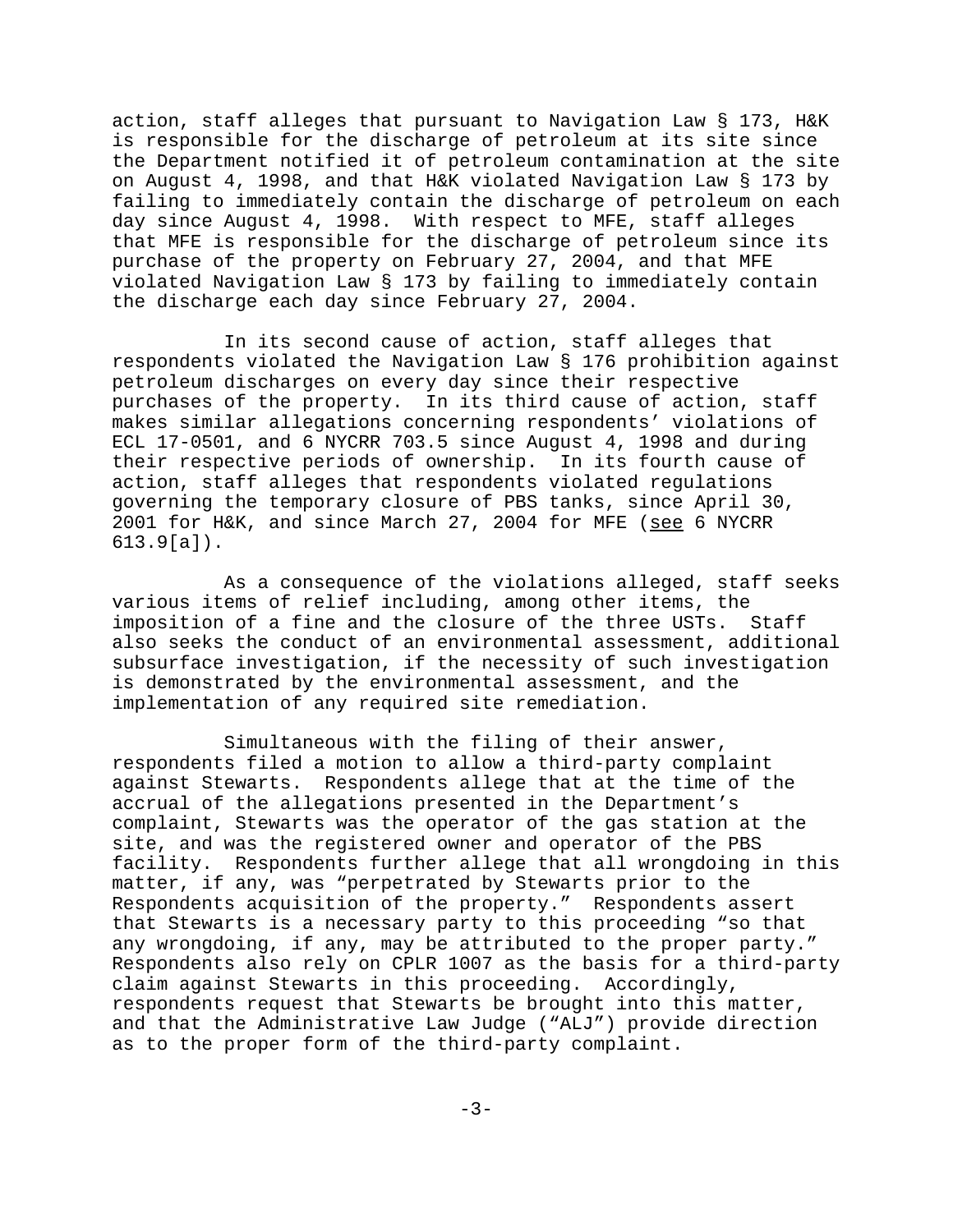By letter dated May 8, 2006, Department staff informed the ALJ that it would not be submitting a response to respondents' motion. Stewarts, however, filed an attorney's affirmation dated May 17, 2006, with attachments, in opposition to the motion. By leave of the ALJ, respondents filed a reply to Stewarts' affirmation in opposition dated June 5, 2006.

#### Discussion

Stewarts asserts that respondents' motion should be denied because the Department's current Uniform Enforcement Hearing Procedures (see 6 NYCRR part 622 ["Part 622"], effective Jan. 9, 1994, as amended) do not authorize impleader in enforcement hearings. Respondents argue, however, that such motions are authorized so long as the procedures established in 6 NYCRR 622.6(c) are followed.

 To the extent respondents seek to implead Stewarts for purposes of asserting contribution or indemnification claims against Stewarts, their motion must be denied. Under both the pre- and post-1994 amendment versions of Part 622, it has been held that Departmental administrative enforcement proceedings are not a proper forum for the resolution of claims among respondent parties for contribution or indemnification (see Matter of Universal Waste, Inc., Commissioner's Second Interim Decision, Aug. 16, 1989, at 1 [1989 WL 162822, \*1]; Matter of Frie, Commissioner's Order, Dec. 12, 1994, concurring with ALJ Hearing Report, at 6 [1994 WL 734523, \*7]). Such claims would need to be pursued in an action in court pursuant to CPLR article 14 (see Universal Waste, at 1 [1989 WL 162822, \*1]).<sup>3</sup>

To the extent respondents seek joinder of Stewarts as a necessary party and, thus, bring it into this proceeding as a corespondent for purposes of determining the liability of Stewarts to the State, whether motions for joinder of necessary parties are authorized under current Part 622 is an open question. Assuming without deciding that such motions are available, I nevertheless conclude that respondents' motion must be denied on the merits.

<sup>3</sup> Because contribution and indemnification claims are not adjudicable in Part 622 enforcement proceeding, I need not reach the argument raised by Stewarts that respondents' claims are barred under the doctrine of collateral estoppel (or issue preclusion) by the order of Supreme Court in Huntington & Kildare, Inc. v Stewart's Ice Cream Company, Inc. (Sup Ct, Columbia County, Feb. 22, 2005, Connor, J., Index No. 3903-01).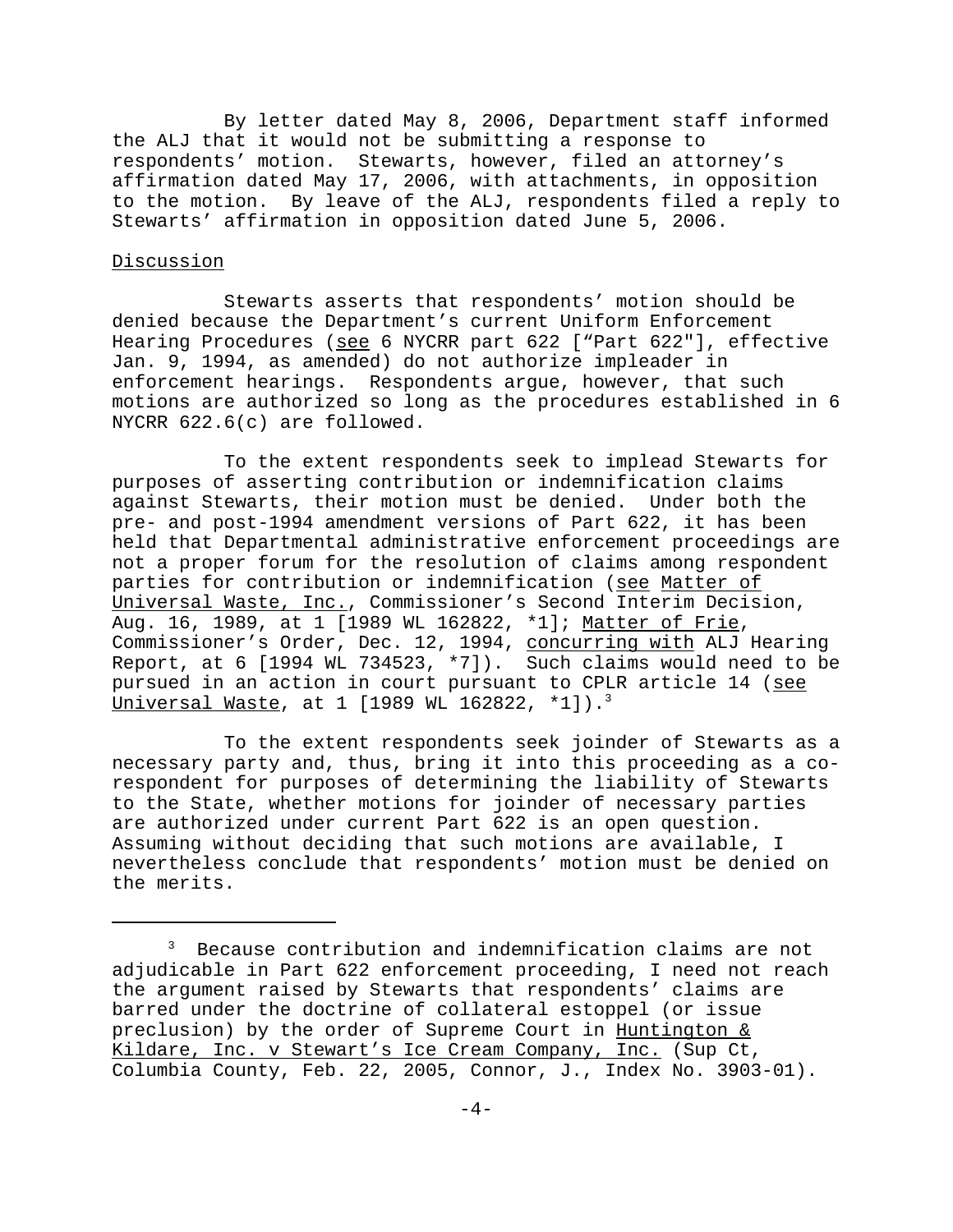Whether a party should be joined as a necessary party depends upon (1) whether the present respondents would be prejudiced by the absence of the other party, and (2) whether complete relief between the Department and the present respondents can be granted in the absence of the other party (see Universal Waste, at 1 [1989 WL 162822, \*1] [applying CPLR 1001(a)]; see also Matter of Radesi, Commissioner's Decision and Order, March 9, 1994, concurring with ALJ Hearing Report, at 7 [1994 WL 115079, \*7 [same]). As to the first question, the charges in this case arise from petroleum discharges and operational violations that allegedly occurred after respondents purchased the property, and after Stewarts' relationship with the PBS facility, whether as owner or operator, terminated. Stewarts' responsibility for petroleum discharges allegedly occurring prior to respondents' assumption of ownership is irrelevant to the allegation of respondents' liability alleged in the complaint, or to the affirmative defenses they raise in their answer. To the extent respondents require examination of Stewarts in the defense of this proceeding, they may subpoena Stewarts as a witness. Stewarts need not be made a co-respondent for this purpose.

As to the second question, it is not necessary to include Stewarts as a party to determine the appropriate penalty, if any, to be imposed against respondents as a result of their own liability to the State. Again, to the extent Stewarts' responsibility is at all relevant to mitigation of any penalty to be imposed against respondents for their own conduct, such mitigation may be determined without Stewarts as a party. As to the remedial relief sought by staff, such relief is properly sought as against the current owners or operators of the site. As noted above, any claim for contribution or indemnification respondents may have against Stewarts for remediation costs is not an issue subject to resolution in this proceeding, and has no relevance to whether complete relief can be granted as between the Department and respondent. $4$ 

### Ruling

Respondents' motion to allow a third-party claim is denied. The proceeding is hereby adjourned pending the filing of

<sup>4</sup> The circumstance that as a result of litigation before Supreme Court, Columbia County, a further proceeding pursuant to CPLR article 14 may be barred by the court's order does not require bringing Stewarts into this proceeding as a necessary party.